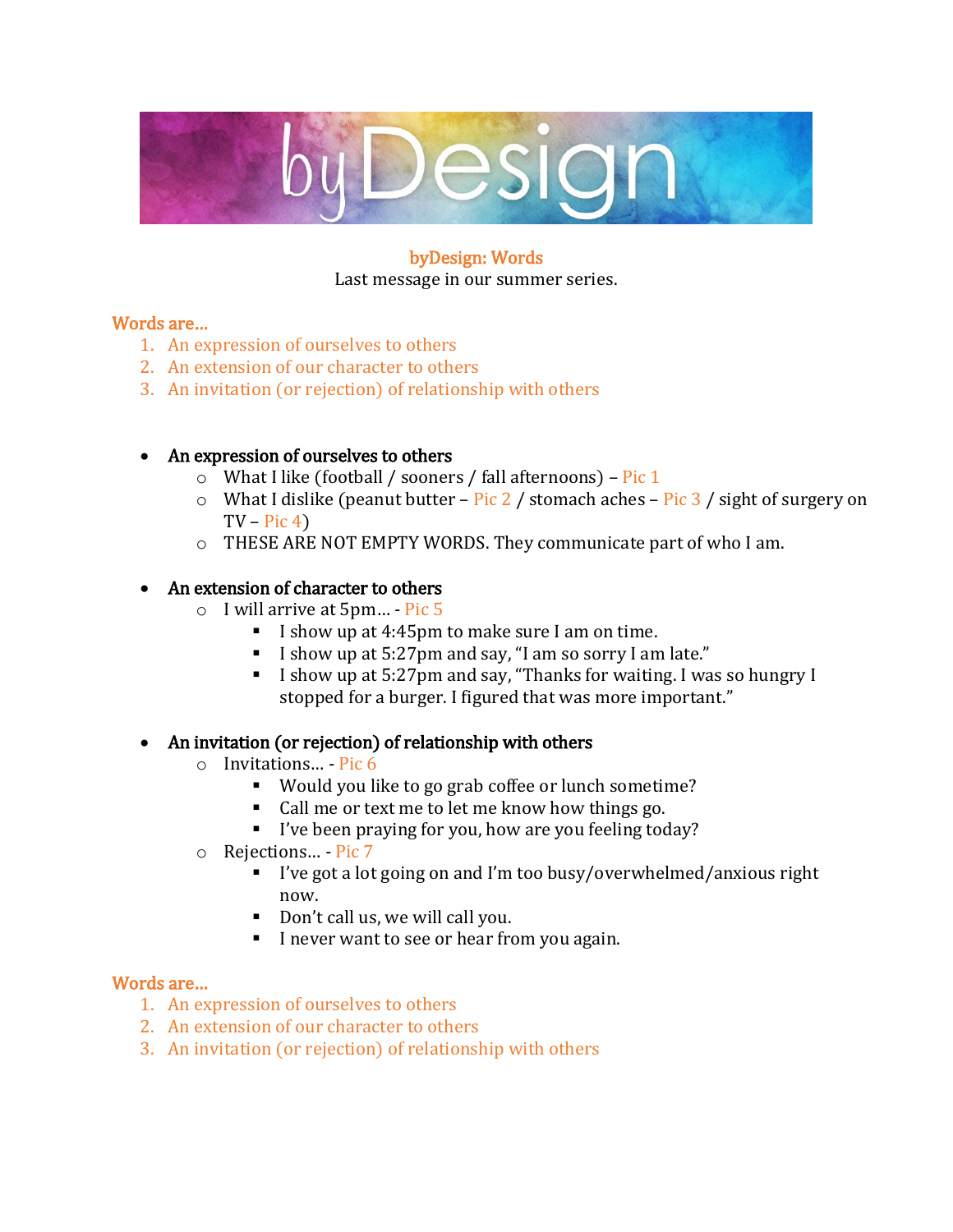This is by design! God is the author of words, and He has chosen to relate to us through His Words.

#### God's Words are…

- 1. An expression of Himself to us
- 2. An extension of His character to us
- 3. An invitation to share relationship with us

#### Where do we see this in the Bible? It is all throughout the entire story of Scripture…

- Creation (first chapter)
	- o And God said…
	- o And it was so…
	- o Through Words, we learn about God. He has the power and ability to create and the authority over all His creation.
- The Fall (or corruption) of Man
	- $\circ$  Take full advantage of all I have created, rule over it, and enjoy it! Just don't eat from this one tree (invitation to relationship). If you do, you will surely die (promise).
	- o Adam and Eve reject God's Word and thereby reject God Himself.
	- o Loss of relationship through rejecting God's Word.
	- o God makes good on His promise (extension of His character), and death entered the world with sin (Jerry message on death).
- Cain and Abel
	- o God warned Cain that sin's desire was for him, but that he must rule over it (invitation to relationship).
	- o Cain rejected God's Word and killed his brother out of jealousy.
	- o God punished Cain, but he also showed mercy (expression of Himself and extension of His character). Cain suffered loss in his relationship with God and others because he rejected God's Words.

This pattern repeats over and over and over in the Scriptures. (Expression, extend, invite.) These examples show what happens when God speaks, and the consequences of rejecting His Words.

One more example… what happens in the absence of God's Words?

After Cain killed Abel, he and Eve had a son named Seth. According to Genesis, between the birth of Seth and the birth of Noah, there are 1056 years. According to Genesis 5, Noah was 500 before he had his three sons.

## What's the point?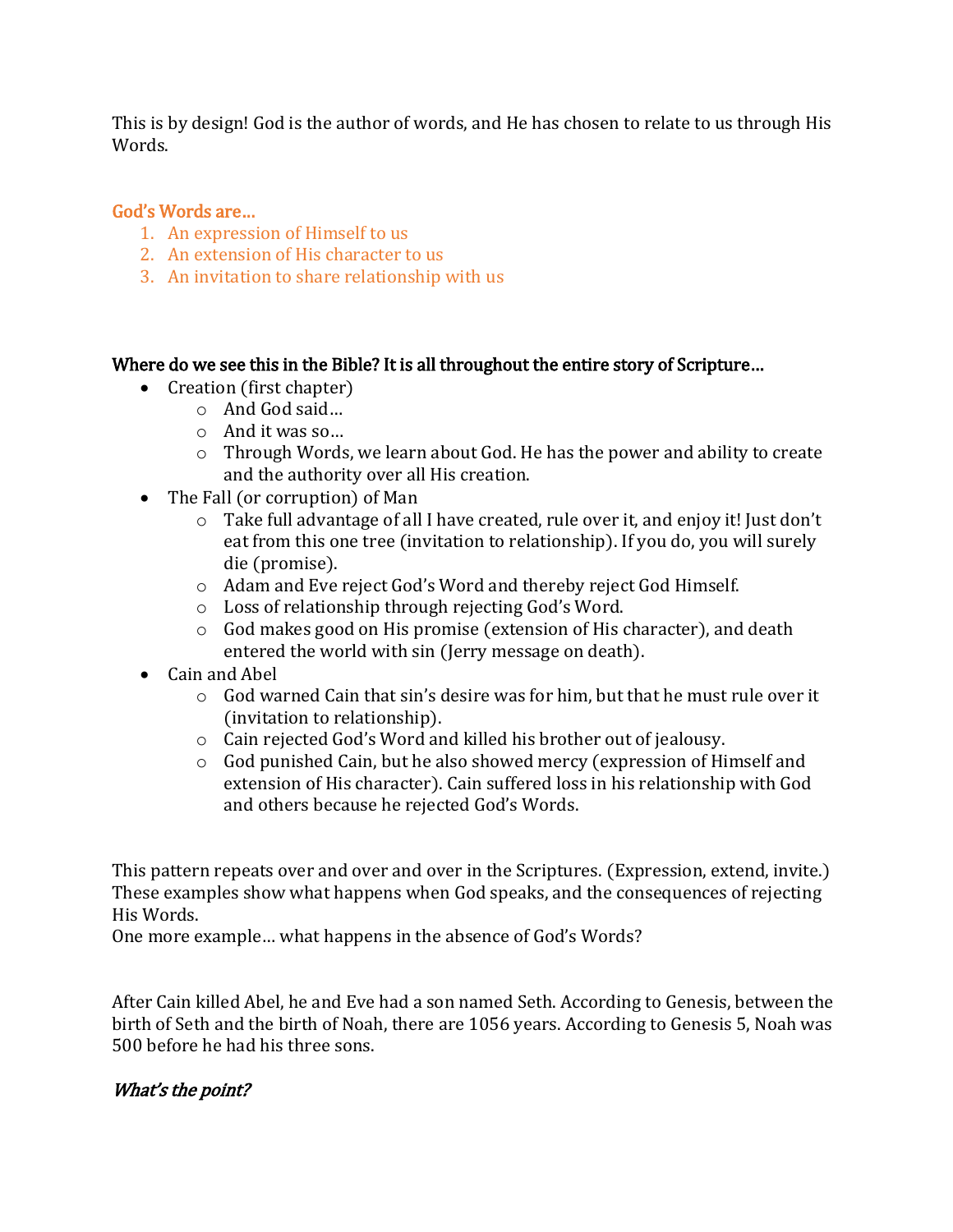Over 1500 years passed between the story of Cain and Abel and the story of Noah and the ark. During that 1500 years, there is only one example in the Bible of someone who walked with God. That is the example of Enoch…

# Genesis 5:21-24

21 When Enoch had lived 65 years, he became the father of Methuselah. 22 After he became the father of Methuselah, Enoch walked faithfully with God 300 years and had other sons and daughters. 23 Altogether, Enoch lived a total of 365 years. 24 Enoch walked faithfully with God; then he was no more, because God took him away.

# How did Enoch walk with God?

- Did God talk with Enoch personally?
- Did He honor God through the stories of Adam, who was still living during his lifetime?

We cannot be sure. However, we know that Enoch experienced God's grace and did not reject Him but walked with Him. As a result, Enoch is honored in the Scriptures for walking with God.

As for the rest of mankind? There were no recorded revelations from God's Word during this period of history. Mankind rejected and neglected the Words of God that were available to them. In the absence of God's Word, people fell into terrible wickedness…

## Genesis 5:5-8

5 The Lord saw how great the wickedness of the human race had become on the earth, and that every inclination of the thoughts of the human heart was only evil all the time. 6 The Lord regretted that he had made human beings on the earth, and his heart was deeply troubled. 7 So the Lord said, "I will wipe from the face of the earth the human race I have created—and with them the animals, the birds and the creatures that move along the ground—for I regret that I have made them." 8 But Noah found favor in the eyes of the Lord.

Look at what happened to people in the absence of the Words of God. His Words give life, and without them we as people are hopelessly lost. Through Noah, God broke the silence, and His Words changed the course of human history…

- 1. Noah found grace in God's eyes.
- 2. God spoke to Noah about His coming judgement, and He offered Noah a way of escape.
- 3. Noah did not reject the Words of God, but embraced them.
- 4. Noah became God's messenger, preaching about His coming judgement.
- 5. Noah became God's instrument, and God provided salvation to mankind through Noah's faith.
- 6. God established His covenant with Noah, and God has been faithful to that covenant throughout all of human history.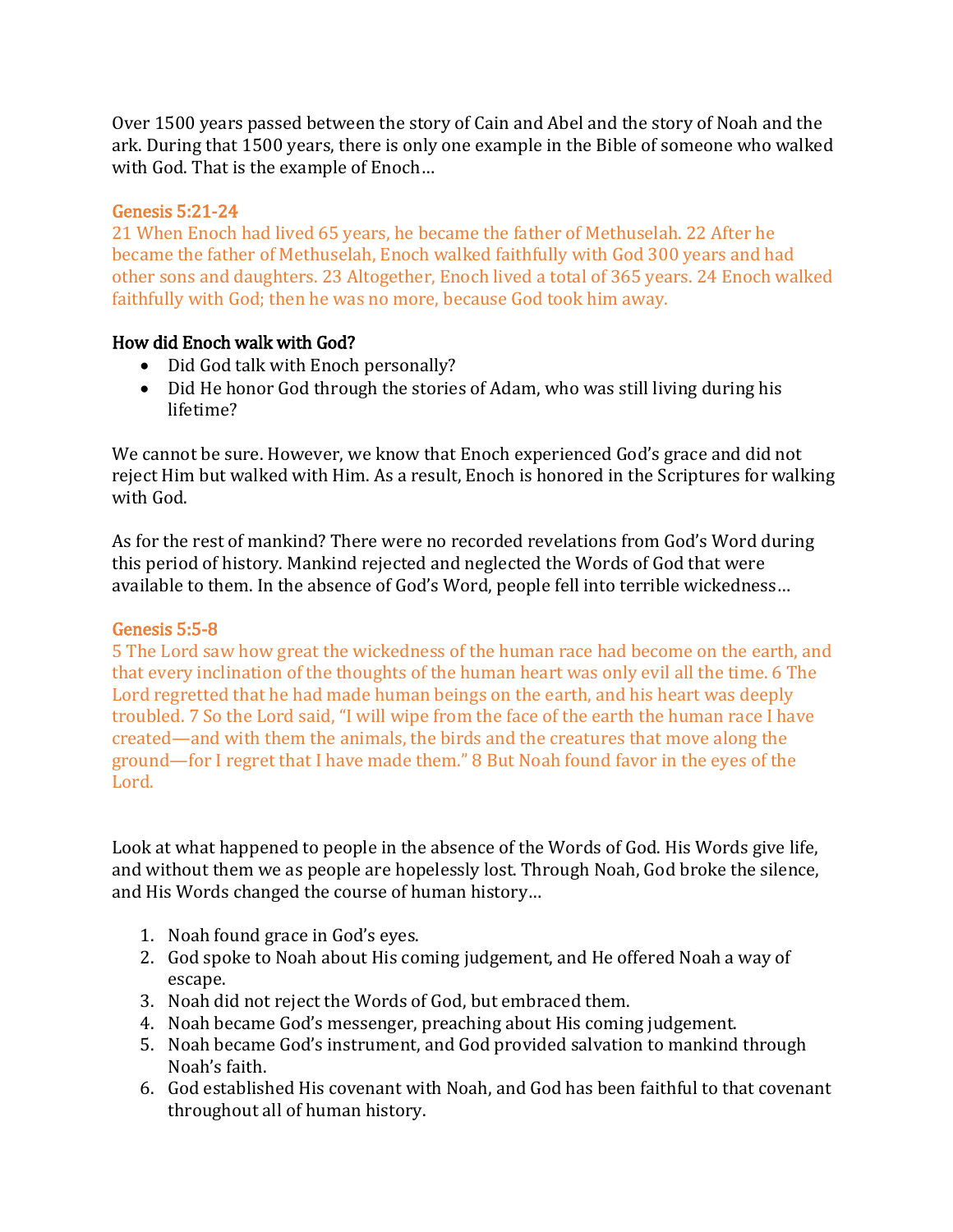God accomplished all this through His Words. His Words are an expression of Himself, an extension of His character, and an invitation to us to be in relationship with Him.

Time would fail me to talk about all the ways God has used His Words to change the course of human history over and over again…

- God established his covenant with Abraham, Isaac, and Jacob.
- God gave His Word to Moses to deliver Israel from Egypt and to give His precious law to us.
- God spoke to judges, prophets, and kings to lead the nations and to call people back to Him.
- Over and over again, all throughout the pages of Scripture, we see the power of God's Words.
- Indeed, the power and authority of Scripture is rooted in the very fact that Scripture is the Word of God, breathed out and inspired by Him!

God has made Himself known through Words. In fact, None of us would know God apart from His Word. We know God because He has expressed Himself through His Words, extended Himself to us through His Words, and invited us into relationship with Him through His Words.

This is the power of the Word of God. This is the impact His Word has on all of humanity. God's Words carry great power and authority. They are backed by His character, and they call us into relationship with Him. What a revelation and blessing we have through the Word of God! And yet, we haven't even reached the climax of the story yet. The Word of God reaches its climax in the person of Jesus Christ!

#### John 1:1-3

In the beginning was the Word, and the Word was with God, and the Word was God. 2 He was in the beginning with God. 3 All things were made through him, and without him was not any thing made that was made.

Do you understand what this means? Jesus Christ IS the WORD OF GOD made flesh! Jesus did not come into existence when He was born in Bethlehem a couple thousand years ago. Jesus has ALWAYS existed with God! Jesus is seen throughout ALL of the Old Testament, because Jesus IS the very WORD of God! The Word that God spoke in the beginning to create the heavens and the earth? That Word is Christ…

#### Colossians 1:15-20

15 He is the image of the invisible God, the firstborn of all creation. 16 For by him all things were created, in heaven and on earth, visible and invisible, whether thrones or dominions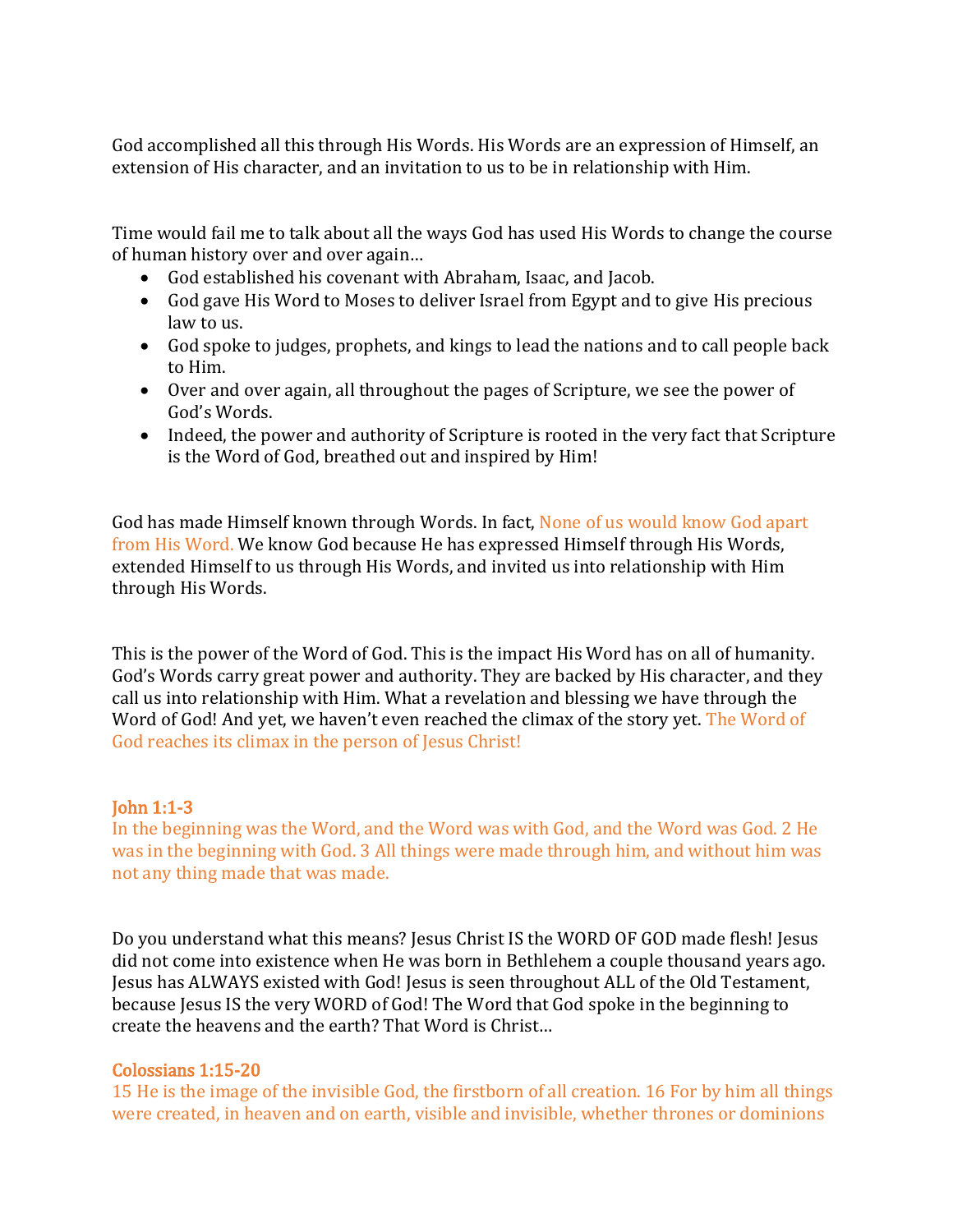or rulers or authorities—all things were created through him and for him. 17 And he is before all things, and in him all things hold together. 18 And he is the head of the body, the church. He is the beginning, the firstborn from the dead, that in everything he might be preeminent. 19 For in him all the fullness of God was pleased to dwell, 20 and through him to reconcile to himself all things, whether on earth or in heaven, making peace by the blood of his cross.

There is a song that I love that has my favorite lyrics that I have heard so far in 2018. We have sang this song here on Sunday mornings. The verse of the song that I love goes like this…

You were the Word in the beginning One with God the Lord Most High Your hidden glory in creation Now revealed in You our Christ

Do you understand what you are singing when you sing these words? You are declaring the literal presence of Jesus Christ in the Words of God from the beginning of creation until He was fully revealed in the flesh. You are saying that you believe that Jesus has existed with God and was present in God's Words from all of eternity past until the present. We believe that Jesus Christ is the Word of God. The Word was made flesh and dwelt among us!

This is too wonderful for man to have come up with. God's revelation of Jesus was progressive. He was present in Genesis 1:1, and He was present all throughout the history of God's relationship with men. He is the culmination of all God's acts of salvation and grace and mercy. He will be the culmination of all of human history when He returns for His Church one day. In Jesus Christ, the Word of God is fully revealed, and the fullness of God is pleased to dwell.

Do you get the picture? God's Words have power and authority because they are and expression of Himself, and extension of Himself, and an invitation into relationship with Him. Jesus is the fullest expression of God's Word. When God speaks, He extends His grace. When His Words are rejected or neglected, we miss out on His grace. When we receive His Words, they come with the power to save.

Share the GOSPEL.

How should this truth from God's Word impact our lives today?

- 1. Your words have power. How has it been going with your words?
- 2. God's Words have power. Have you been in the Word, or rejecting/neglecting the Word?